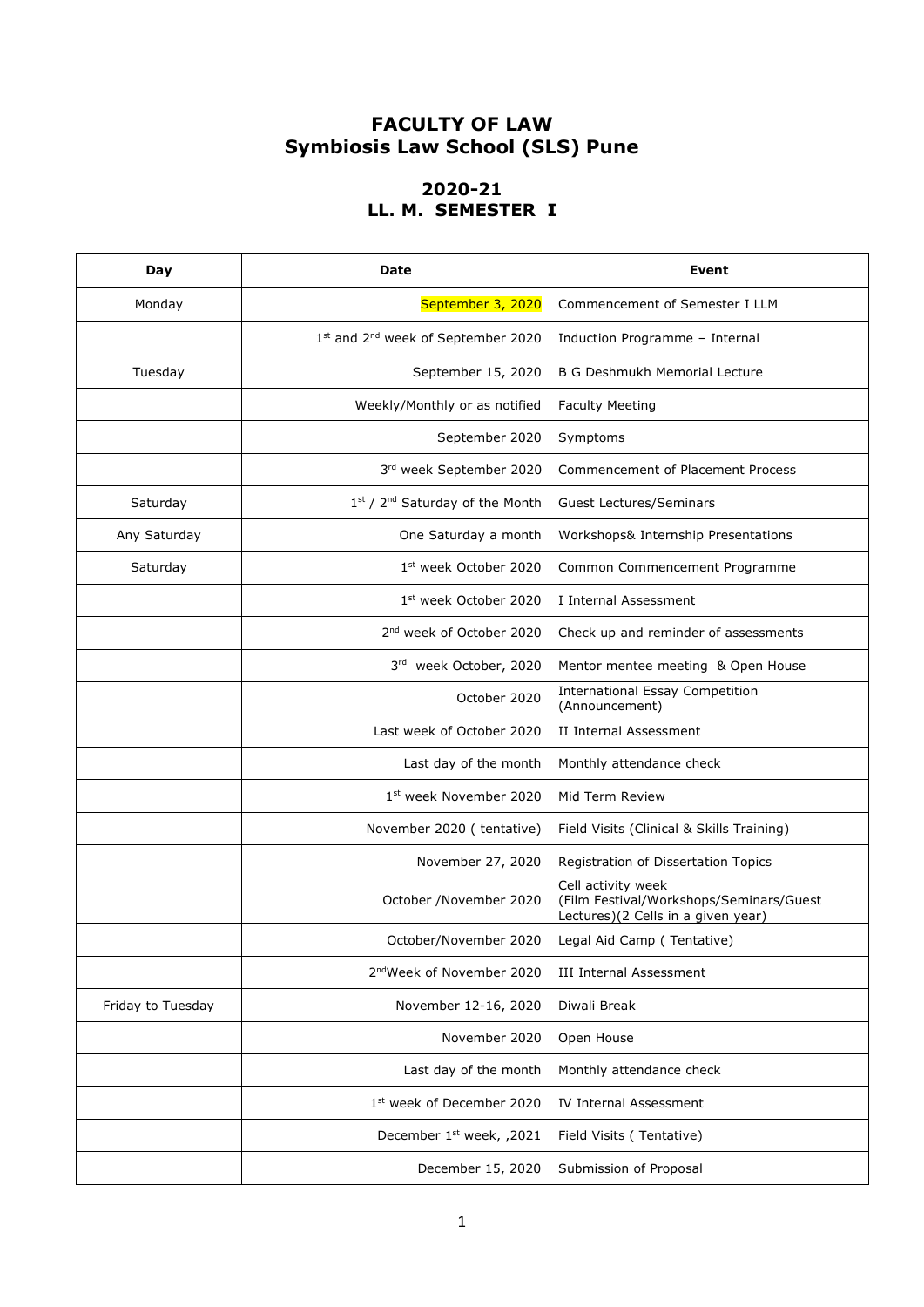| Monday   | December 21,2020<br>In-house Title Defence Viva/ Guide allotment                     |                                                              |  |
|----------|--------------------------------------------------------------------------------------|--------------------------------------------------------------|--|
|          | December 3rd week, 2020                                                              | National and International Essay Competition<br>Announcement |  |
|          | December 3rdweek, 2021                                                               | Check up and reminder of assessments                         |  |
| Thursday | Last day of teaching<br>January 13,, 2020                                            |                                                              |  |
| Saturday | IQC $2^{nd}$ meeting<br>January 9, 2021                                              |                                                              |  |
|          | January 2021 (Tentative)                                                             | <b>Book Review Competition</b>                               |  |
|          | January 3rd / 4 <sup>th</sup> week, 2021 (Tentative)                                 | Nani A. Palkhiwala Elocution Competition                     |  |
|          | January 16, 2021(Papers will be handed)<br>- January 27, 2021 (Commencement of Viva) | <b>Semester End Exam</b>                                     |  |
|          | February 2021                                                                        | Backlog Exams                                                |  |
|          | January / February                                                                   | <b>TAP</b>                                                   |  |

# **FACULTY OF LAW Symbiosis Law School (SLS) Pune**

### **2020-21 LL. M. SEMESTER II**

| Day          | <b>Date</b>                                                         | Event                                                                       |  |
|--------------|---------------------------------------------------------------------|-----------------------------------------------------------------------------|--|
| Monday       | <b>February 15, 2021</b>                                            | <b>Commencement of Semester II, LL.M</b>                                    |  |
|              | Weekly/Monthly or as notified                                       | <b>Faculty Meeting</b>                                                      |  |
|              | As Notified (Once in a Semester)                                    | Visiting Faculty Meeting                                                    |  |
| Saturday     | 1st / 2 <sup>nd</sup> Saturday in 2 <sup>nd</sup> Month of Semester | Guest Lectures/Seminars (One)                                               |  |
| Any Saturday | One Saturday a month                                                | Workshops                                                                   |  |
|              | Any one day in a month                                              | One Guest Lecture for Faculty per month -<br><b>SCALSAR</b>                 |  |
|              | January 4 <sup>th</sup> week, 2021                                  | Title Defence Viva                                                          |  |
|              | February 10, 2021                                                   | Submission of Research Proposal- Revised                                    |  |
|              | March 1st week, 2021                                                | Submission of modified synopsis (Dissertation<br>Thesis)                    |  |
|              | March 2021(Tentative)                                               | Law Day& Justice Y. V. Chandrachud Memorial<br><b>Public Lecture Series</b> |  |
|              | March 1 <sup>st</sup> week, 2021                                    | Announcement of Result of<br>National and Essay Competition                 |  |
|              | March 1 <sup>st</sup> Week, 2021                                    | First Internal Assessment                                                   |  |
| Saturday     | March 13, 2021                                                      | III IQC Meeting                                                             |  |
|              | March 2 <sup>nd</sup> week, 2021                                    | Cell activity week                                                          |  |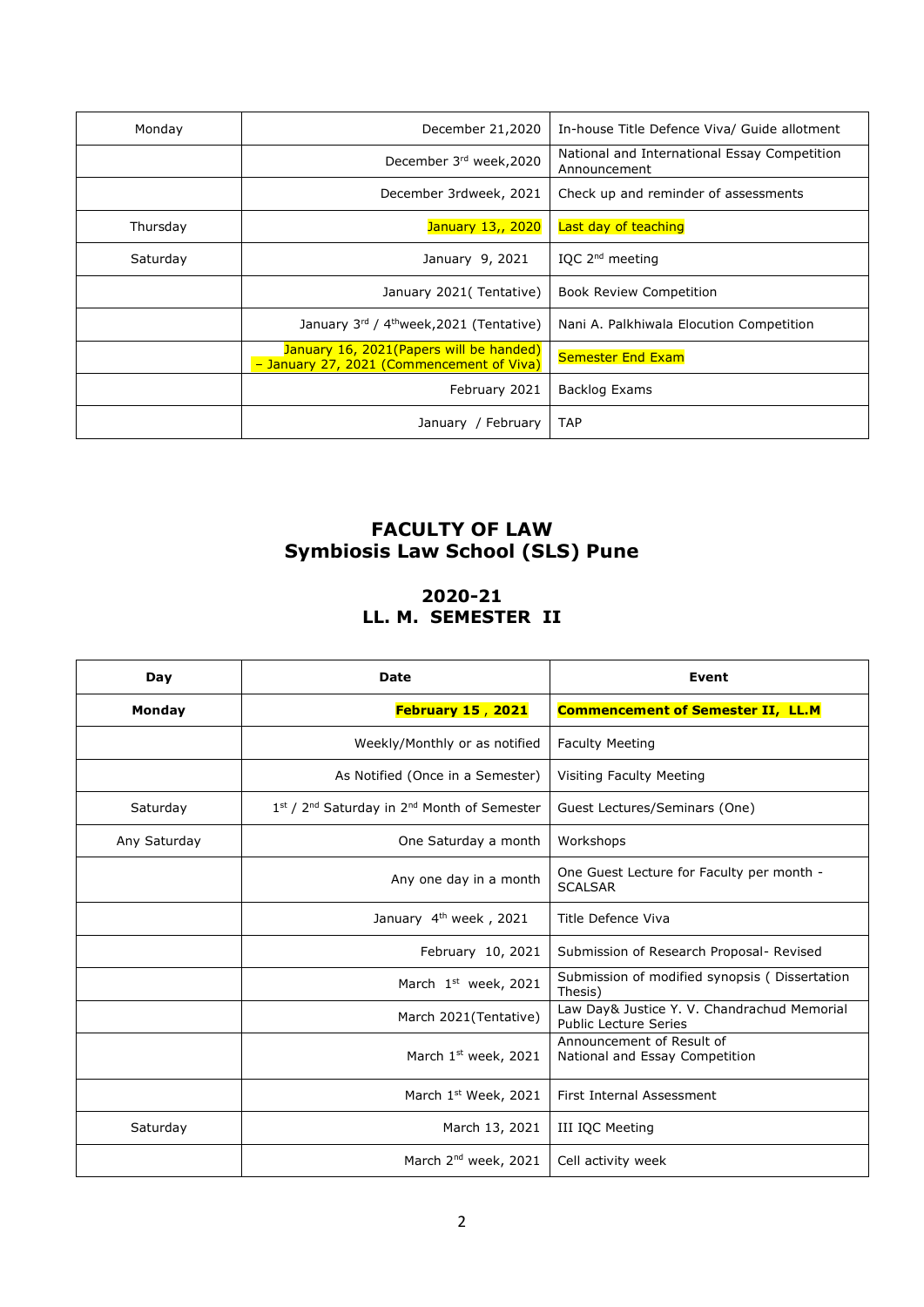|                  | 12 <sup>th</sup> , 13 <sup>th</sup> March 2021                                     | SYMROLIC                                |  |
|------------------|------------------------------------------------------------------------------------|-----------------------------------------|--|
| Friday- Sunday   | 19,20,21 March, 2021                                                               | <b>SICTA</b>                            |  |
|                  | Last week March 2021                                                               | Check up and reminder of assessments    |  |
| Friday - Sunday  | March 2021 (Tentative)                                                             | Symbhav - Cultural Fest                 |  |
|                  | March last week, 2021 (Tentative)                                                  | Award Ceremony                          |  |
|                  | March end 2021                                                                     | March 3rd week, 2021                    |  |
|                  | Last day of the month                                                              | Monthly attendance check                |  |
| Saturday/ Sunday | April 2021 (Tentative)                                                             | Alumni Meet                             |  |
|                  | April 2021                                                                         | Open House                              |  |
|                  | April1st / 2 <sup>nd</sup> week, 2021                                              | Commencement of Placement Process       |  |
|                  | April 1st week, 2021                                                               | Second Internal Assessment              |  |
| Friday           | April 30, 2021                                                                     | First Draft of Dissertation thesis      |  |
|                  | May 1 <sup>st</sup> week                                                           | 3rd internal Assessment                 |  |
| Saturday         | May 2021(Tentative)                                                                | Farewell                                |  |
|                  | May 25, 2021                                                                       | Final Draft ( Dissertation thesis)      |  |
| Saturday         | June 19, 2021                                                                      | Last day of Teaching                    |  |
|                  | June 22, 2021 to July 13, 2021                                                     | <b>Term End Examination</b>             |  |
|                  | June/July 2021                                                                     | <b>TAP</b>                              |  |
|                  | June 2021                                                                          | IQC yearly review meeting & report      |  |
|                  | August 14,, 2021                                                                   | Final Submission ( Dissertation thesis) |  |
|                  | August 16,2021 to August 31,2021 (as per<br>the availability of External Examiner) | <b>Dissertation Viva</b>                |  |

## **Dissertation Schedule for LL.M. Sem. II (Batch2020-2021)**

| Registration of Topics                       | 27 November2020                    |
|----------------------------------------------|------------------------------------|
| Submission of Proposal                       | $15th$ December                    |
| In-house Title Defence Viva/ Guide allotment | 21 December 2020                   |
| Title Defence Viva                           | January 4 <sup>th</sup> week, 2021 |
| Submission of Research Proposal- Revised     | February 10, 2021                  |
| Literature Review                            | 15 <sup>Tth</sup> February 2021    |
| Progress Review Meet                         | Last week Feb 2021                 |
| Chapter 1                                    | February 26, 2021                  |
| Expert consultation                          | March 8,2021                       |